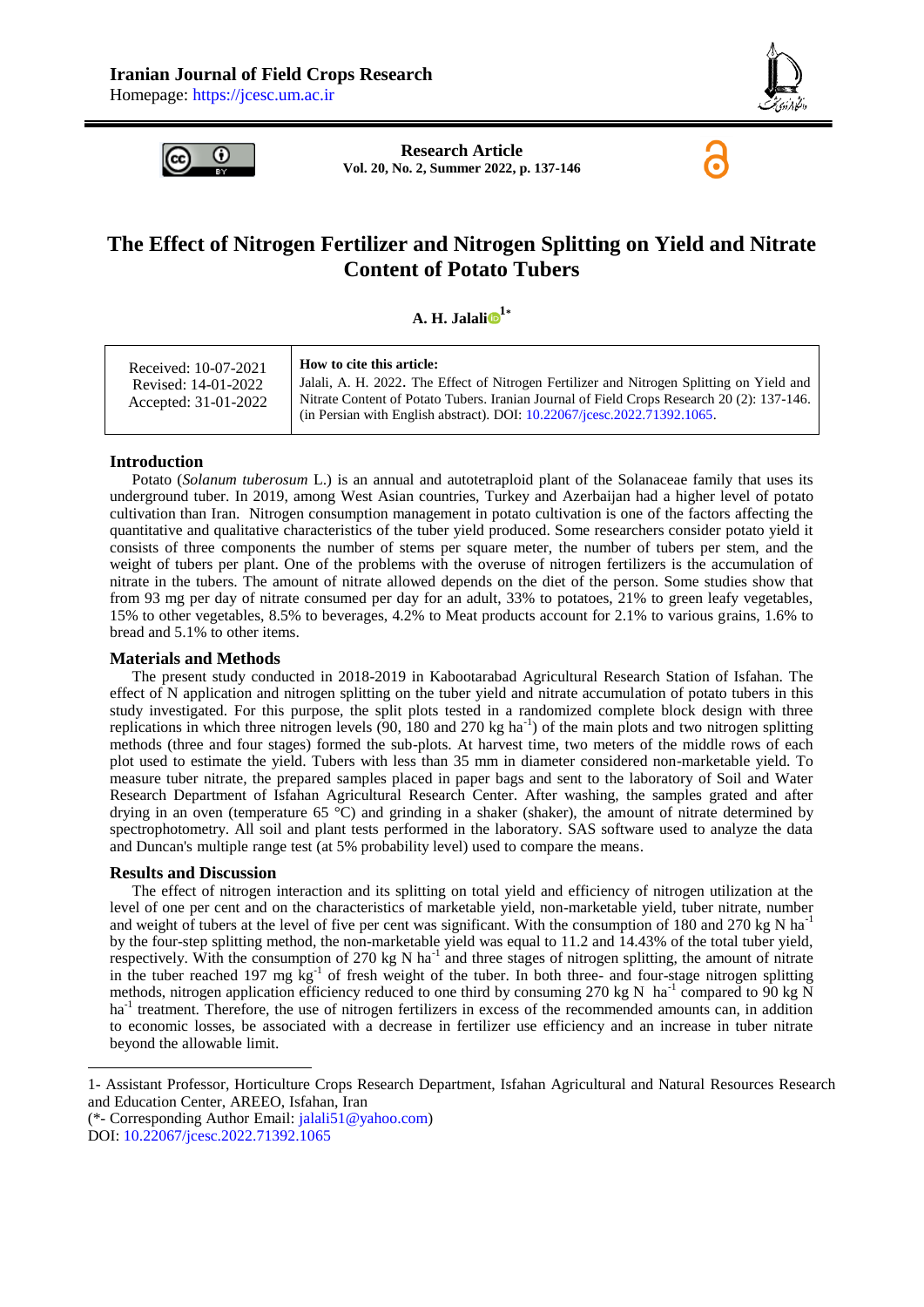## **Conclusion**

The results showed that nitrogen splitting is a correct management approach when it recommended based on the amount of nitrogen consumption (in this study 180 kg ha<sup>-1</sup>). The use of excess nitrogen, even in splitting, not only did not increase economic yield but in some treatments (three-stage splitting of 270 kg  $\overline{N}$  ha<sup>-1</sup>) was associated with an increase in tuber nitrate beyond the allowable limit  $(170 \text{ mg kg}^{-1})$  tuber fresh weight). In the amount of nitrogen application more than the recommended fertilizer, in both methods of nitrogen splitting, the efficiency of fertilizer application decreased. So that in the treatment of 270 kg N ha<sup>-1</sup> compared to the treatment of 90 kg N ha<sup>-1</sup>, the efficiency of fertilizer application reached one third.

**Keywords:** Marketable yield, Nitrogen use efficiency, Tuber number, Tuber weight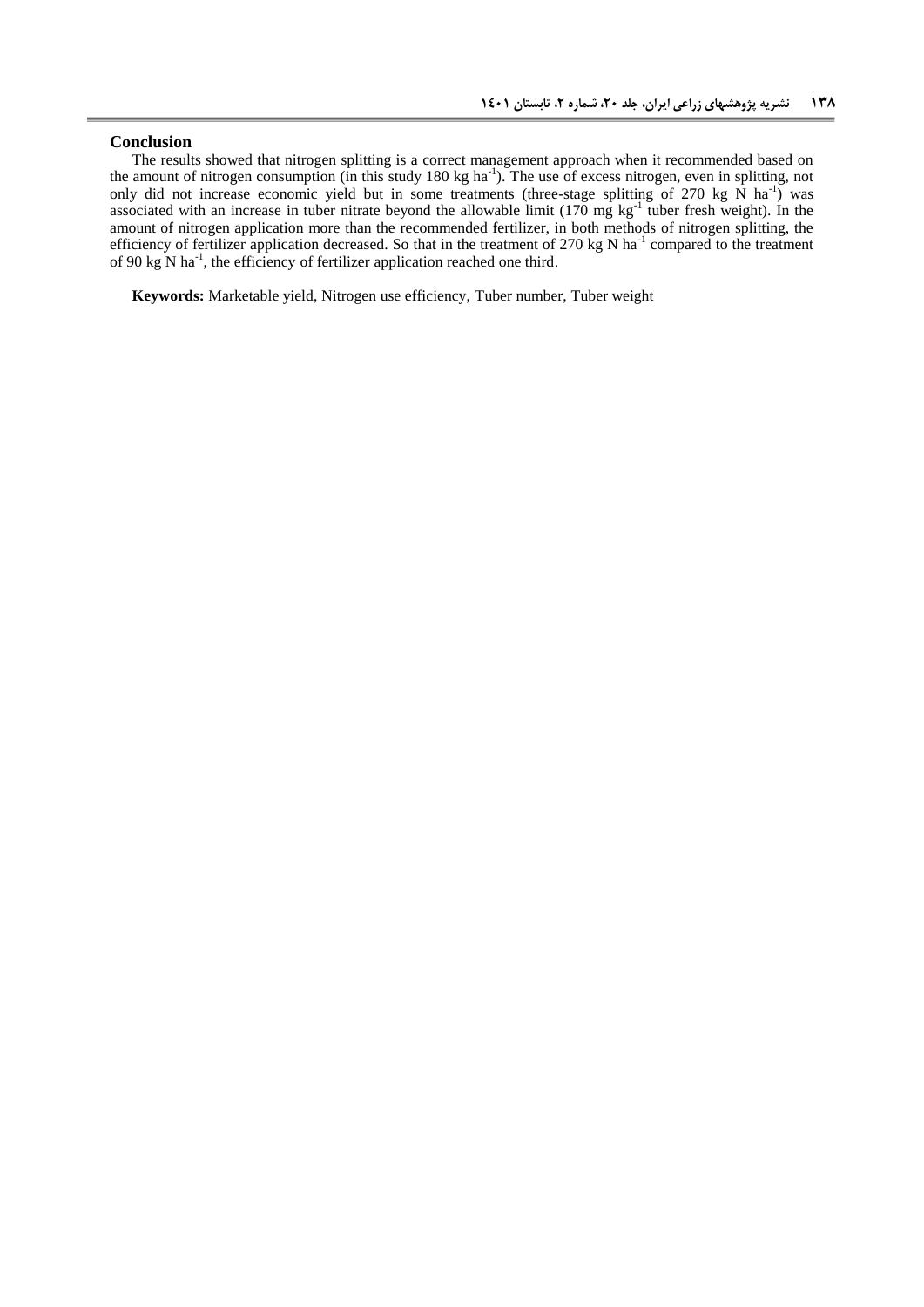# **نشریه پژوهشهای زراعی ایران**

**جاللی، تأثیر مقدار و تقسیط کود نیتروژن بر عملکرد و مقدار نیترات غده سیبزمینی رقم مارفونا 831** Homepage: [https://jcesc.um.ac.ir](https://jcesc.um.ac.ir/)



## **مقاله پژوهشی**

جلد ٢٠، شماره ٢، تابستان ١٤٠١، ص ١٤٦-١٣٧

**تأثیر مقدار و تقسیط کود نیتروژن بر عملکرد و مقدار نیترات غده سیبزمینی رقم مارفونا 1\* امیرهوشنگ جاللی** تاریخ دریافت: ١۴٠٠/٠۴/١٩ تاریخ پذیرش: ۱۴۰۰/۱۱/۱۱

## **چکیده**

پژوهش حاضر در سال ۹۸–۱۳۹۷ در ایستگاه تحقیقات کشاورزی کبوتر آباد اصفهان بهمنظور بررسی تأثیر مقدار و نحوه تقسیط کـود نیتـروژن بـر عملکرد و تجمع نیترات غده سیبزمینی رقم مارفونا انجام شد. به این منظور از آزمایش کرتهای خردشده در قالب طرح بلوکهای کامل تصادفی با سه تکرار استفاده شد که در آن سه سطح نیتروژن (۹۰، ۱۸۰ و ۲۷۰ کیلوگرم در هکتار) کرتهای اصلی و دو نحوه تقسیط نیتروژن (سه و چهار مرحلـه|ی) کرتهای فرعی را تشکیل دادند. نتایج نشان داد تأثیر برهمکنش مقدار نیتروژن و تقسیط آن بر صفات عملکرد کل و کارایی استفاده از نیتروژن در سطح یک درصد و بر صفات عملکرد قابل فروش، عملکرد غیرقابل فروش، نیترات غده، تعداد و وزن غدهها در سطح پنج درصد معنیدار بود. در روش تقسیط سه مرحلهای تعداد غده در هر بوته با استفاده از ۹۰، ۱۸۰ و ۲۷۰ کیلوگرم نیتروژن در هکتار بهترتیب برابر ۳/۹۱، ۵/۲۸ و ۶/۵۸ عدد بود. با مصرف ۲۷۰ کیلوگرم نیتروژن در هکتار و سه مرحله تقسیط نیتروژن، مقدار نیترات غده به ۱۹۷ میلیگرم در کیلوگرم وزنتر غده رسید. در هر دو روش تقسیط سـه و چهار مرحله ای نیتروژن، کارایی مصرف نیتروژن با مصرف ۲۷۰ کیلوگرم نیتروژن در هکتار نسبت به تیمار ۹۰ کیلوگرم نیتروژن در هکتار بـه یـک سـوم کاهش یافت؛ بنابراین مصرف کودهای نیتروژن دار بیش از ۱۸۰ کیلوگرم (حد توصیهشده) حتی بهصورت تقسیطشده میتواند با کاهش کارایی مصـرف کود و افزایش نیترات غدهها به مقادیر فراتر از حد مجاز همراه باشد.

 $\overline{a}$ 

**واژههای کلیدی:** تعداد غده، کارایی مصرف نیترو ن، عملکرد قابلفروش، وزن غده

#### **مقدمه**

سویب زمینوی ).L *tuberosum Solanum* )گیواهی یوک سواله و اتوتتراپلوئید از خانواده سوالناسه است که از غده زیرزمینی آن استفاده میشود )2001 .,*al et* [Bélanger](#page-8-0)). در سال 9919 سطح زیر کشوت سیبزمینی در ایران معادل 940 هزار هکتار با متوسط عملکرد 99/09 تن در هکتار گزارش شده است )2019 ,FAO). این مقدار سطح زیور کشت نسبت به سال ۱۳۹۷، ۳۶/۷ درصد کاهش نشان می دهد ک دلیل عمده آن ریشـه در وقـوع خشکسـالی۱عـای اخیـر در ایـران دارد .)[Jalali and Mousapour Gorji, 2021](#page-9-0)(

مدیریت مصرف نیتروژن در زراعت سـیب;مینـی ازجملـه عوامـل تأثیرگذار بر ویژگیهای کمی و کیفی محصول تولید شده است. برخی از محققین عملکرد سیبزمینی را شامل سه جزء میدانند که عبارتنـد

از: تعداد ساقه در مترمربع، تعداد غده در سـاقه و وزن غـدههـا در هـر گیاه )2020 .,*al et* [Naumann](#page-9-1)). نیترو ن بیشترین توأثیر خوود را بور مزء وزن غدهها دارد )1994 .,*al et* [Morena la De](#page-9-2)). بهطورمعموول در ۵-۴ هفته اول رشد سیبزمینی نیاز به نیتروژن خیلی زیاد نیست. پسازاین مرحله گیاه وارد مرحله توسعه رشد اندامهای هوایی میشود و حدود ۸۳-۶۱ درصد نیتروژن موردنیاز گیاه در این مرحله جذب میشود )[2020 .,](#page-9-3)*al et* Souza). در اواخر دوره رشد )غوده دهوی ( نیوز نیتروژن اضافی می تواند رشد انـدام هـای رویشـبی را تحریـک کنـد و علاوه بر آن بر درصد ماده خشک غده نیز تـأثیر منفـی داشـته باشـد )[2020 .,](#page-9-0)*al et* Jalali). در پژوهشی مصرف 994 کیلوگرم نیتورو ن و تقسیط نیتروژن در طی دوره رشد تیمار بهینـه بـرای بـالاترین مقـدار عملکرد سیب زمینی معادل ۴۶ تن در هکتار گزارش شده است (Kuisma, 2002). در برخی از بررسیها نشـان دادهشـده اسـت کـه استفاده از کود اوره برای زراعت سیبزمینی بـهصـورت ۳۰ درصـد در زمان کشت، 95 درصد در زمان غدهزایی و 95 درصد در مرحله حجیم شدن غدهها بهترین میزان عملکرد و کمترین مقدار تجموع نیتورات را در بر خواهد داشت )2015 .,*al et* [Jamshidi](#page-9-5)).

<sup>-9</sup> استادیار بخش تحقیقات علوم زراعی- باغی، مرکز تحقیقات و آموزش کشاورزی و منابع طبیعی استان اصفهان، سازمان تحقیقات، آموزش و ترویج کشاورزی، اصفهان، ایران

<sup>)</sup>Email: [jalali51@yahoo.com](mailto:jalali51@yahoo.com) :مسئول نویسنده -)\* DOI: [10.22067/jcesc.2022.71392.1065](https://dx.doi.org/10.22067/jcesc.2022.71392.1065)

از مشکلات مصرف اضافی کودهای نیتروژنـه، تجمـع نیتـرات در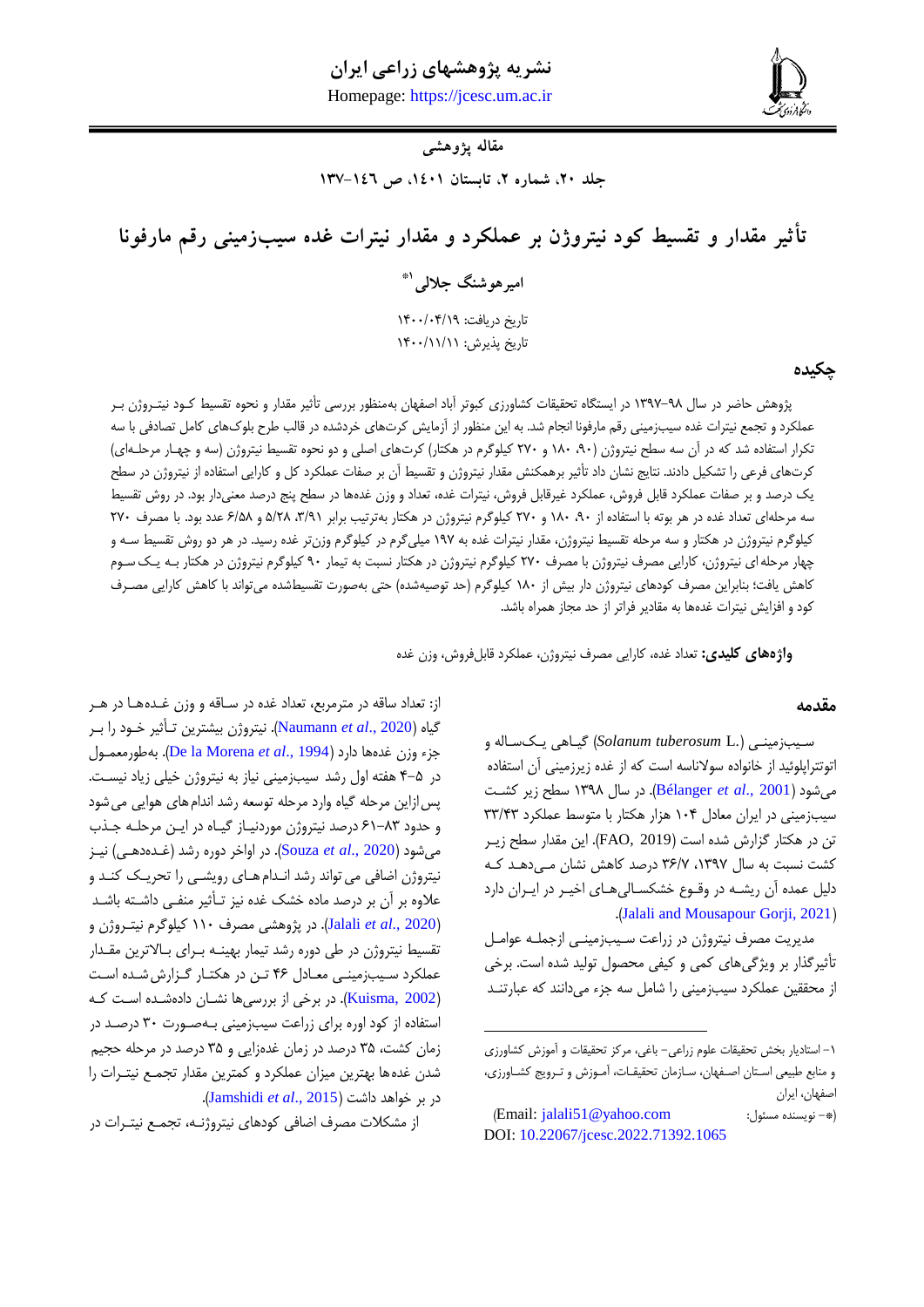غدهها است. حد مجاز نیترات بستگی به ر یوم غوذایی مصورفی فورد دارد. برخی از پژوهشهای انجامشده نشان میدهد از 19 میلیگرم در روز نیترات مصرفی برای یک فرد بالغ، 99 درصد به سیبزمینوی، 09 درصد به سبزیجات برگی سبزرنگ، 95 درصد به سایر سبزیجات، 9/5 درصد به نوشیدنیها، 0/0 درصد به محصوالت گوشتی، 0/9 درصد به غالت متفرقه، 9/6 درصد به نان و 5/9 درصد به سایر موارد اختصاص دارد )[1999 .,](#page-9-6)*al et* Ysart). گروه غذایی اتحادیوه اروپوا مقودار قابول قبول جذب نیترات بر اساس وزن هر فرد را ۳/۶۵ میلی گرم بهازای هر کیلوگرم وزن بدن اعلام نموده است ([1997 ,SCF](#page-9-7)). با توجه به مصرف سرانه سیبزمینی در کشور عدد 044 میلیگرم نیترات در هور کیلوگرم وزنتر غده سیبزمینی بهعنوان حد مجـاز نیتـرات در برخـی منابع مورد اشاره قرارگرفته ولی در استاندارد ملی ایران مقدار بیشینه مجاز برای محصول سیبزمینی 914 میلیگرم نیترات در هر کیلوگرم وزن تر غده سیبزمینی عنوان شده اس[ت](#page-9-8) ( National Standard of [2013 ,Iran](#page-9-8)). البته باید تومه داشت که دامنه تغییرات نیترات با تومه به شرایط محیطی میتواند از 90 میلیگرم در کیلوگرم وزنتر غده توا 909 میلیگرم در کیلوگرم وزنتر غوده تغییور نمای[ود](#page-9-1) ) *et* [Naumann](#page-9-1) [2020 .,](#page-9-1)*al*). با توموه بوه اهمیوت مصورف کوود نیتورو ن در زراعوت سیبزمینی، پژوهش حاضر بـا هـدف بررسـی تـأثیر مقـدار و دفعـات تقسیط کود نیتروژن بر عملکرد و تجمع نیترات غـده سـیب;مینـی در شرایط آب و هوایی استان اصفهان انجام شد.

## **مواد و روشها**

این آزمایش در سال زراعی ۹۸–۱۳۹۷ در ایستگاه تحقیقات کشاورزی کبوتر آباد اصفهان واقع در ٢۵ کیلومتری شرق اصفهان با طول جغرافیایی ۵۱ درجه و ۵۱ دقیقه شرقی و عرض جغرافیای ۳۱ درمه و 90 دقیقه شمالی و ارتفاخ از سطح دریا 9505 متر امرا گردید. بر اساس آمار ٢٠ ساله هواشناسی، متوسط بارنـدگی و دمـای سـالیانه این ایستگاه بهترتیب برابر ١١٠ میلی متر و ٢۵ درجه سانتی گراد است. ویژگیهای خاک محل آزمایش در [مدول](#page-3-0) 9 نشان دادهشده است.

برای انجام پژوهش حاضر از آزمایش کرتهای خردشده در قالب طرح بلوک های کامل تصادفی با سه تکرار استفاده شد. عامـل اصـلی شامل سه سطح نیتروژن (مقدار مصرف بر اساس توصیه آزمون خـاک معادل ۹۰ کیلوگرم نیتروژن خالص در هکتار، مقدار مصـرف دو برابـر حد توصیه شده معادل ۱۸۰ کیلوگرم نیتروژن خالص در هکتار و مقدار مصرف سه برابر حد توصیه شـده معـادل ٢٧٠ کیلـوگرم نیتـروژن در هکتار) و عامل فرعی شامل دو سطح تقسیط نیتـروژن (تقسـیط سـه مرحلهای شامل مراحل پس از سبز شدن (خاکدهی پای بوته)، مرحله غدهدهی و مرحله حجیم شدن غدهها و تقسیط چهار مرحلهای مشـابه تقسیط سه مرحلهای با این تفاوت که در مرحله حجیم شدن غدهها دو نوبت کود با فاصله 90 روز اضافه شد( بودند. مقادیر مصرف برای هور یک از مراحل مساوی و از منبع اوره انتخاب شد. تیمارهـای نیتـروژن در نظر گرفتهشده با توجه به مقادیر مصرف کشاورزان لحـاظ گردیـد. رقم کشت شده رقم مارفونا با تراکم 50 هزار بوته در هکتوار )فواصول بین و روی ردیف بهترتیب 15 و 05 سانتیمتر( بود. رقم مارفونا رقمی زودرس محسوب میشود و برای کشت در مناطقی با طول دوره رشد محدود مناسب اسوت )2018 .,*al et* [Hassanpanah](#page-9-9)). کوود فسوفات (بهصورت سوپر فسفات تریپل) و پتاسیم (بـهصـورت اکسـید پتاسـیم) بهترتیب به مقدار ۲۰۰ و ۱۰۰ کیلوگرم در هکتـار بـر اسـاس آزمـون خاک قبل از کشت استفاده گردید. هور کورت آزمایشوی شوامل چهوار ردیف به طول چهار متر با مساحت ١٢ متر مربع بود. پس از آماده سازی زمین و فراهم شدن شرایط محیطی در تاریخ ۲ اسفندماه اقدام به کاشت غده های کامل (۶۰ و ۷۰ گرمی) سیب زمینی از پیش جوانه زده و ضدعفونی شده با قارچ کش بنومیل گردید. کاشت بهصورت دستی و در عمق ۱۵ سانتیمتری انجام شـد. آبیـاری زمـین پس از سبز شدن محصـول بـر اسـاس تخلیـه ۵۰ درصـد از رطوبـت ظرفیت مزرعه در عمق نفوذ ریشه انجام شد. آبیاری بهوسیله لولههای پولیکای خمیده و از طریق یک موی اصلی صورت پذیرفت بهگونهای که هر کرت آزمایشی به صورت جداگانه آب دریافت کرده و از راه یابی آب هر کرت به کرتهای مجاور جلوگیری به عمل آید.

|                                             |                                           |                                       |                                                            |               | Table 1- Soil physical and chemical properties of experimental field    |                             |                     |                   |
|---------------------------------------------|-------------------------------------------|---------------------------------------|------------------------------------------------------------|---------------|-------------------------------------------------------------------------|-----------------------------|---------------------|-------------------|
| نيتروژن<br><b>Nitrogen</b><br>$\frac{9}{6}$ | پتاسيم<br><b>Potassium</b><br>$(mg kg-1)$ | فسف<br><b>Phosphor</b><br>$(mg kg-1)$ | مواد آلي<br>Organic matter<br>$\left( \frac{0}{0} \right)$ | اسيديته<br>pH | هدايت الكتريكي<br><b>Electrical</b><br>conductivity<br>$(dS \, m^{-1})$ | رس<br>Clav<br>$\frac{9}{6}$ | سيلت<br>Silt<br>(%) | سن<br>Sand<br>(%) |
| 0.06                                        | 320                                       |                                       | 0.32                                                       | 7.8           | 3.8                                                                     | 48.0                        | 40.0                | 11.0              |

**جدول -0 ویژگیهای فیزیکی و شیمیایی خاک محل آزمایش**

انجام گردید. در زمان برداشت (۲۵ خرداد)، دو متر از ردیف های وسط هر کرت جهت برآورد عملکرد، تعداد غده و وزن غدها برداشـت شـد.

<span id="page-3-0"></span>ده روز قبل از تاریخ برداشت، عملیات سرزنی انـدام هـای هـوایی مهت ضخیم شدن پوست غده و ملوگیری از صدمات هنگام برداشت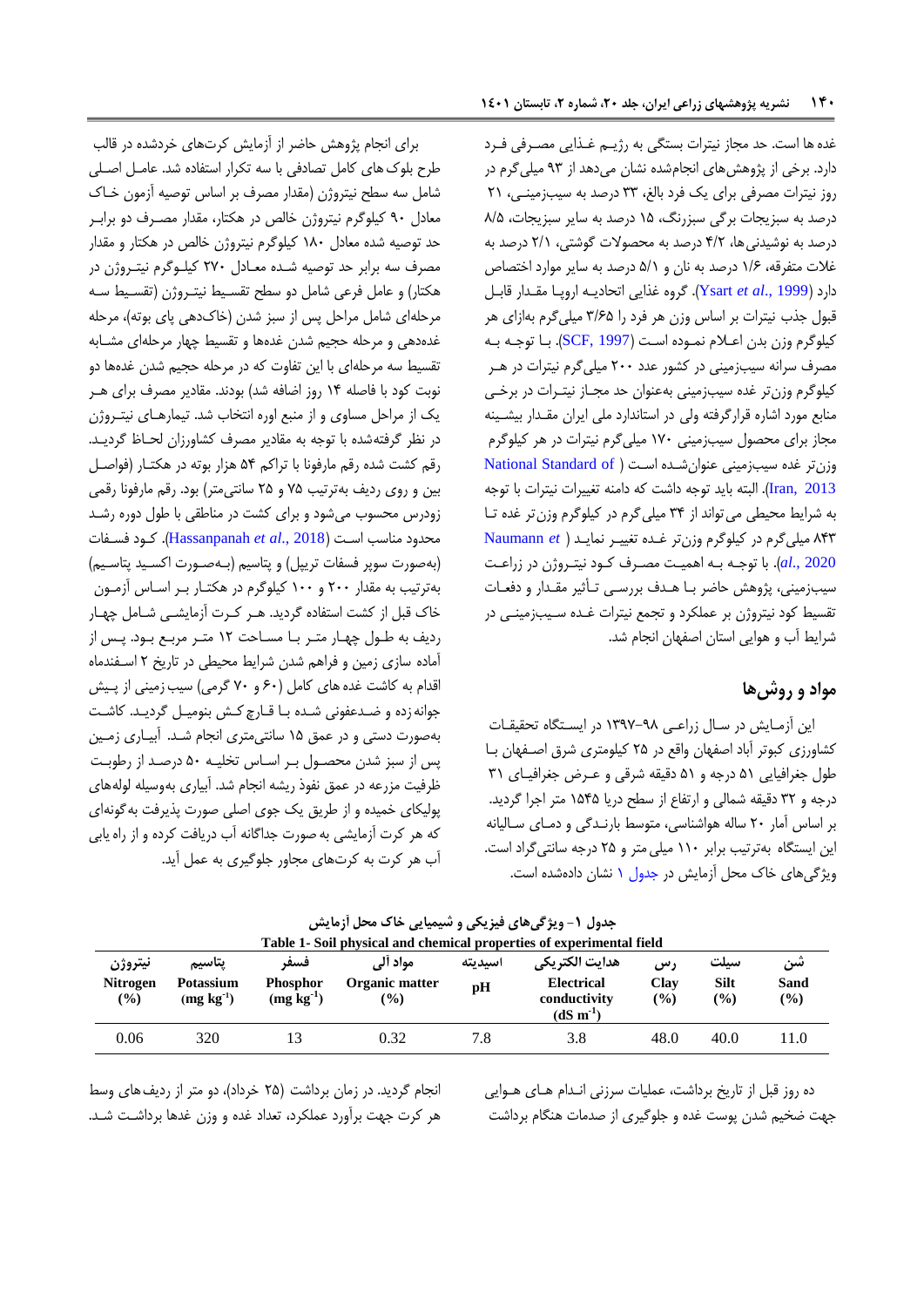غدههای با قطر کمتر از ۳۵ میلی متـر بـه عنـوان غـدههـای غیرقابـل فروش در نظر گرفته شد. برای محاسبه شـاخص برداشت و کـارایی مصرف نیتروژن ( بر اساس عملکرد قابلفروش) از فرمول زیر استفاده شد )[2014 ,Bahrani and Jalali](#page-9-0)). البته این شاخص برخوی اوقوات عامل بھرەورى جزئى<sup>\</sup> ناميدە مىشود (Bero *et al*[., 2014](#page-8-1))

نیتروژن مصرفی (کیلـوگرم)/عملکـرد غـده (کیلـوگرم)= کـارایی مصرف نیتروژن

برای اندازهگیری نیترات غدهها نمونههای تهیه شده در پاکتهای کاغذی قرار گرفت و به آزمایشگاه بخش تحقیقات خاک و آب مرکـز تحقیقات کشاورزی و منابع طبیعی استان اصفهان انتقال داده شد. نمونهها پس از شستشو، رنده شده و در آون (دمای ۶۵ درجه سانتیگراد به مدت ۴۸ ساعت) خشک شدند. نمونهها پس از خروج از آون آسیاب شده و در دستگاه شیکر قرار گرفتند. مقدار نیترات نمونهها از طریق روش اسپکتروفتومتری )طیفسنجی( تعیین شد [\)](#page-9-10) *et* [Green](#page-9-10) [1982 .,](#page-9-10)*al*). این روش بر اساس تابش نور با طول مووج مناسوب بوه درون محلول مورد نظر و سنجش طیفهای نوری عمل میکند. برای تجزیه دادهها از نرم افزار SAS (نسخه ١/٩) ( SAS Institute, ) [2016](#page-9-11)) و برای مقایسه میانگین ها از آزمون چنـد دامنـهای دانکـن در سطح احتمال 5 درصد استفاده شد.

## **نتایج و بحث**

نتایج تجزیه واریـانس صـفات مـورد مطالعـه در جـدول ۲ نشـان داده شده است. تأثیر عامل مقدار نیترو ن بور عملکورد کول، عملکورد قابلفروش، عملکرد غیرقابل فـروش، تعـداد غـده در بوتـه و کــارایی استفاده از نیتروژن در سطح احتمال یک درصد و بر وزن غده و تجمع نیترات در غدهها در سطح احتمـال پـنج درصـد معنـیدار بـود. تـأثیر تقسیط نیتروژن نیز بر عملکرد غیرقابل فـروش و کـارایی اسـتفاده از نیتروژن در سطح احتمال پنج درصد معنـیcار بـود. تـأثیر بـرهمکنش عوامل مقدار نیتروژن و تقسیط نیتـروژن بـر صـفات عملکـرد کـل و کارایی استفاده از نیتروژن در سطح یک درصد و بـر صـفات عملکـرد قابلفروش، عملکرد غیرقابل فروش، نیترات غده، تعداد و وزن غدهها در سطح پنج درصد معنیدار بود.

تأثیر برهمکنش تیمارهای نیتروژن و تقسیط آن در شکل ۱ ارائهشده است. همانطور که در این شکل دیده میشود عملکردهوای قابلفروش در تیمار مصرف ۲۷۰ کیلوگرم نیتروژن در هکتار در هر دو حالت تقسیط سه و چهار مرحلهای بهطور معنیدار بیش از تیمار مصرف ۹۰ کیلوگرم نیتروژن در هکتار بود ولی با تیمـار مصـرف ۱۸۰ کیلوگرم نیتروژن (در هر دو حالت تقسیط سه و چهار مرحلهای) تفاوت

1

معنیداری نداشت. عملکرد قابلفروش در تیمار 014 کیلوگرم نیترو ن در هکتار در تیمارهای تقسیط سه و چهار مرحلـهای بـهترتیـب برابـر 91/00 و 99/19 تن در هکتار بود. نکته قابلتومه ایون کوه در هور دو روش تقسیط با افزایش مصرف نیتروژن از ۹۰ کیلوگرم در هکتار، عملکرد غیرقابل فروش نیز افـزایش معنـیدار داشت (شـکل ۱). بـه عبارت ساده با وجود این که عملکرد کل (جمع عملکرد قابل فـروش و غیرقابل فروش) در تیمار سه و چهـار مرحلـهای تقسـیط نیتـروژن در تیمار ۱۸۰ کیلوگرم نیتروژن بهترتیب برابر ۳۷ و ۴۰ تن در هکتار بود، بهترتیب 6/09 و 99/90 درصود از ایون عملکورد غوده هوای کوچوک غیرقابل فروش هستند. در تیمـار مصـرف ٢٧٠ کیلـوگرم نیتـروژن در هکتار در حالتهای تقسیط سه و چهـار مرحلـهای عملکـرد غیرقابـل فروش بهترتیب برابر ۹/۵۲ و ۱۴/۴۳ درصد از عملکرد بود. عـلاوه بـر این تقسیط سـه و چهـار مرحلـهای نیتـروژن تفـاوت معنـیداری در عملکرد قابلفروش هیچیک از مقادیر مصرف نیتـروژن ایجـاد نکـرد. مقدار و نحوه مصرف کودهـای نیتـروژندار و همچنـین رقـم زراعـی استفادهشده تأثیر زیادی بر عملکرد قابل فروش دارد )2019 .,*al et* [Venkatasalam](#page-9-12)). در موورد سویبزمینوی مصورف نیتروژن کافی برای دستیابی به عملکرد بهینه در پژوهشهای مختلف مورد تأکید قرارگرفته است (Kuisma, 2002)، با اینوجود برای اکثـر ارقام، بیشینه نیاز نیتروژن در فاصله زمانی ۴۸ تا ۶۶ روز پس از کشت اتفاق افتاده و در این زمان ۸۳-۶۱ درصد از کل نیاز گیاه به نیت وژن موذ موی شوود ) [2020 .,](#page-9-3)*al et* Souza). در برخوی از پوژوهش هوا دامنهی بهینه مصرف نیتروژن برای گیاه سیبزمینی ۱۳۵-۹۰ کیلوگرم در هکتار در نظر گرفتهشده و مقادیر بیش از آن مومب افوت عملکرد و کاهش مقاومت به بیماری ها شده است ( .Jin et al [2014](#page-9-13)). اگرچه تقسیط نیتروژن بهعنوان یک رویک رد برای مدیریت بهینه نیتروژن مطرح است ولی تقسیط اضـافی بـهویـژه در نیمـه دوم دوره رشد سودی برای بهینهسازی عملکرد نـدارد. چنـین حـالتی در پژوهش حاضر در تیمار تقسیط چهار مرحلهای قابلمشاهده است.

تعداد و وزن غدهها در بوته از جمله اجـزای عملکـرد هسـتند کـه تحت تأثیر مقدار و چگونگی تقسیط نیتروژن قرار گرفتند (شکل ۲). با افزایش نیتووژن از مقدار ۹۰ کیلوگرم در هکتـار، در هـر دو روش تقسیط، بهطور معنیدار تعداد غدهها افزایش و از وزن غدههـا کاسـته شد [\)شکل 0\(.](#page-7-0) در روش تقسیط سه مرحلهای تعداد غده در هر بوته بوا استفاده از ۹۰، ۱۸۰ و ۲۷۰ کیلوگرم نیتروژن در هکتار بهترتیب براب ،9/19 5/09 و 6/59 عدد بود. این اعوداد بورای روش تقسویط چهوار مرحلهای بهترتیب برابر ،0/00 5/6 و 6/95 عدد بود.

<sup>1-</sup> Partial factor productivity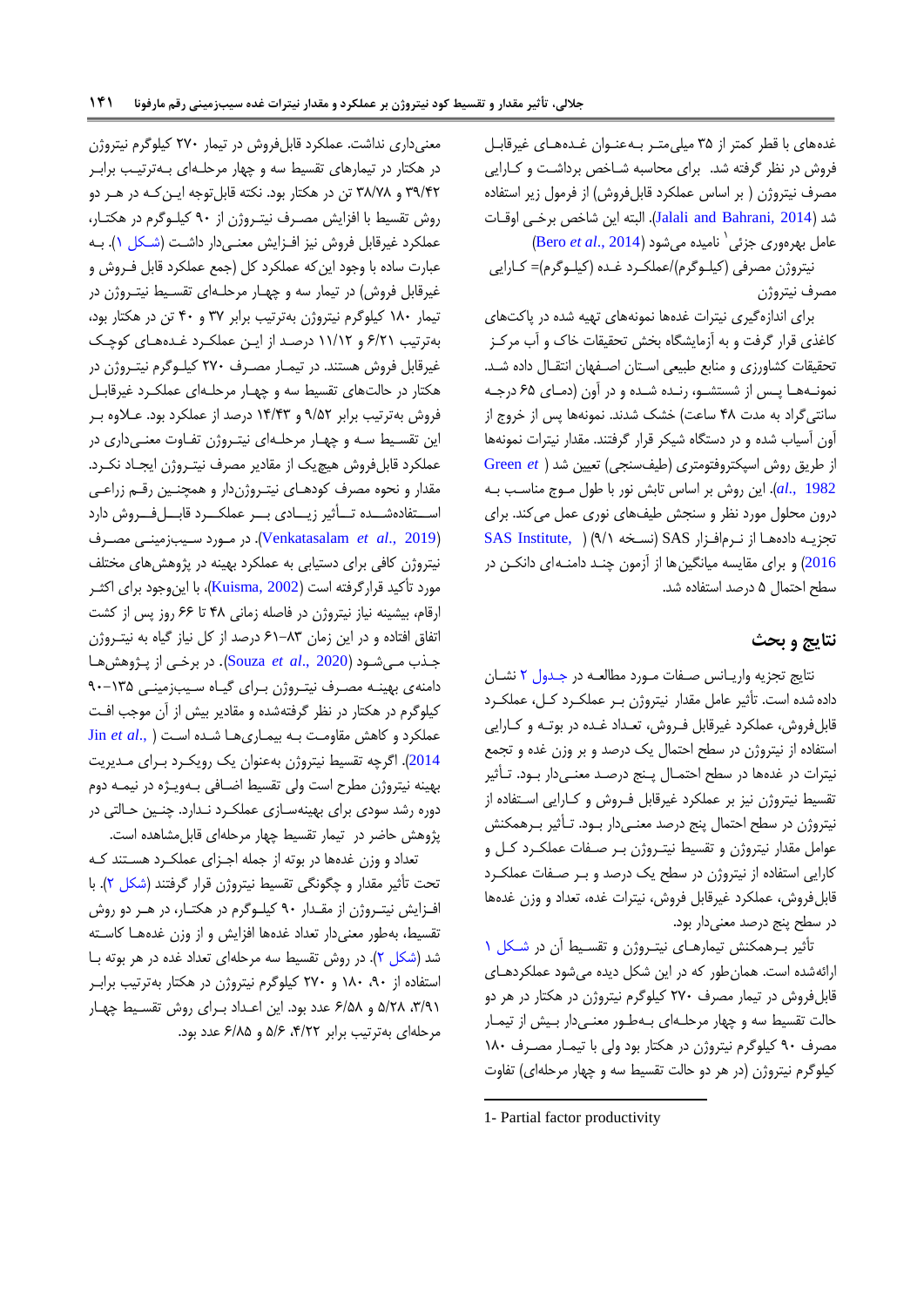<span id="page-5-0"></span>Table 2- Analysis of variance of nitrogen levels and nitrogen split effects on yield, yield components, tuber nitrogen concentration, and nitrogen use efficiency of potat جدول ۲- تجزیه واریانس اثرات مقدار نیتروژن و تقسیط آن بر عملکرد، اجزای عملکرد، تجمع نیترات غده، شاخص برداشت و کارایی استفاده از نیتروژن سیب زمینی

|                                          |                     |                             |                                           |                                                   | ميانگين مربعات                                                                     |                            |                                                    |                                                  |
|------------------------------------------|---------------------|-----------------------------|-------------------------------------------|---------------------------------------------------|------------------------------------------------------------------------------------|----------------------------|----------------------------------------------------|--------------------------------------------------|
|                                          |                     |                             |                                           |                                                   | <b>Mean squares</b>                                                                |                            |                                                    |                                                  |
| Source of variation<br>منابع تغييرات     | آزادی<br>Lf<br>درجه | عملكرد كل<br>Total<br>yield | Marketable<br>قابلغروش<br>عملكرد<br>yield | Non-marketable<br>عملكرد غيرقابل<br>فروش<br>yield | تعداد غده در بوته<br>Tuber number<br>$\mathbf{plant}^{-1}$                         | وزن غده<br>weight<br>Tuber | تجمع نيترات غده<br>Tuber nitrogen<br>concentration | N use efficiency<br>کارایی استفاده از<br>نيتروژن |
| <b>Block</b><br>بلوک                     |                     | $0.610$ $^{\rm ns}$         | $0.150^{\,\rm n.s}$                       | $0.178$ $^{\rm ns}$                               | $1.58$ n.s                                                                         | $1.090^{\,\rm n.s}$        | $0.068$ $^{\rm ns}$                                | $0.120$ $\mathrm{^{n.s}}$                        |
| Nitrogen rate (N)<br>مقدار نيتروژن       |                     | $10.230**$                  | $15.011***$                               | $6.430$ **                                        | $5.790$ **                                                                         | $4.675$ <sup>*</sup>       | $0.980*$                                           | $3.980**$                                        |
| Error a<br>خطا a                         |                     | 1.940                       | 2.411                                     | 0.341                                             | 2.321                                                                              | 2.321                      | 0.072                                              | 1.070                                            |
| Nitrogen Split (NS)<br>تقسيط نيتروژن     |                     | $1.540$ $\mathrm{^{n.s}}$   | 24.031 n.s                                | $5.122$ <sup>*</sup>                              | $2.900$ $^{\rm ns}$                                                                | $3.567$ <sup>n.s</sup>     | $1.071$ <sup>*</sup>                               | 2.802*                                           |
| مقدار نيتروژن× تقسيط نيتروژن<br>(N × NS) |                     | $17.350**$                  | 45.870*                                   | $7.641$ *                                         | $6.641$ *                                                                          | 7.560*                     | $0.882$ <sup>*</sup>                               | $5.028***$                                       |
| Error b<br>خطا b                         |                     | 1.980                       | 25.380                                    | 4.052                                             | 4.670                                                                              | 4.670                      | 0.321                                              | 1.002                                            |
| ضريب تغييرات<br>CV(9/0)                  |                     | 13.2                        | 12.0                                      | 11.3                                              | 12.1                                                                               | 12.1                       | 11.5                                               | 8.0                                              |
|                                          |                     |                             |                                           |                                                   | ¤¤ * *** بەترتیب عدم اختلاف معنی دار و اختلاف معنی دار در سطح احتمال پنج و یک درصد |                            |                                                    |                                                  |

ns, # and ##: No difference, and significant difference at the 5 and 1% probability levels, respectively.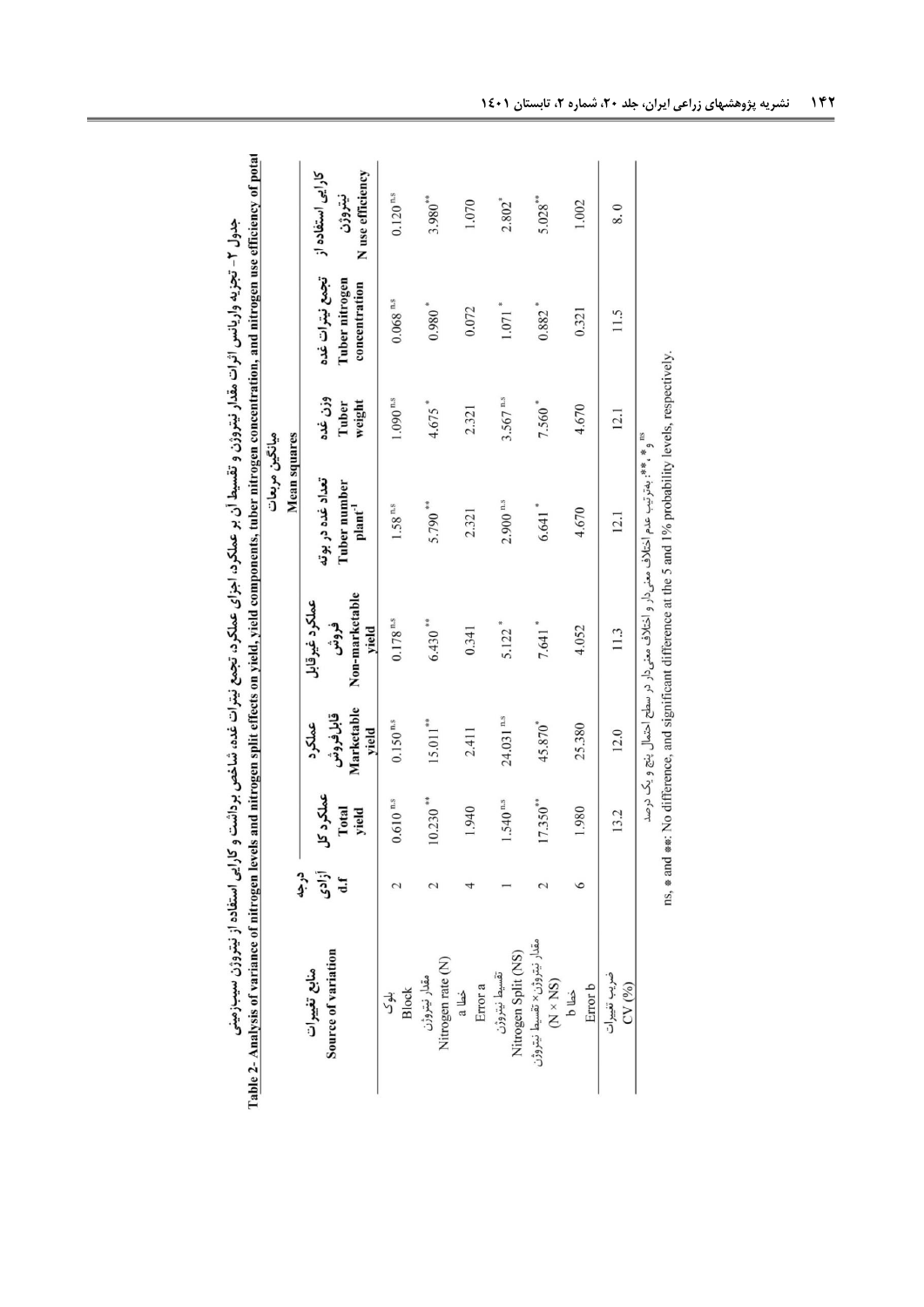

**شکل -0 مقایسه میانگین صفات عملکرد قابل فروش و عملکرد غیرقابل فروش در سطوح مختلف نیتروژن و تقسیط آن** 90N، 180N و 270N بهترتیب مصرف ،94 914 و 014 کیلوگرم نیترو ن در هکتار. 3S و 4S بهترتیب تقسیط سه و چهار مرحلهای. ستونهای همرنگ با حروف مشابه تفاوت آماری ندارند )دانکن پنج درصد(

**Figure 1- Mean comparison marketable yield and non-marketable yield at different levels of nitrogen and N split** N90, N180 and N270, respectively, 80, 190 and 270 kg N ha<sup>-1</sup>. S3 and S4 are three and four step N split, respectively. Columns of the same color with similar letters are not statistically different (Duncan 5%)

> <span id="page-6-0"></span>بیشترین وزن غدهها در روش تقسیط سـه مرحلـهای مربـوط بـه تیمار مصرف ۹۰ کیلوگرم نیتروژن در هکتار بود و در تیمارهای ۱۸۰ و ۲۷۰ کیلوگرم نیتروژن در هکتار بـهترتیـب ۱۴/۳ و ۲۲ درصـد از وزن غدهها کاسته شد (البته بین دو تیمار ۱۸۰ و ۲۷۰ کیلوگرم نیتروژن در هکتار تفاوت معنیداری از این نظر مشاهده نشود(. رونود مشوابهی از نظر تعداد و وزن غدهها در تیمار تقسیط چهار مرحلهای مشاهده شد.

> اگرچه برخی از محققین معتقدند تأثیر اصلی نیتروژن بـر عملکـرد از طریق تأثیر آن بر وزن غدهها، درصد ماده خشک و مقـدار قنـدهای مومود در سیبزمینی به وقوخ میپیوندد اما برخی پژوهشها نیز تأثیر نیتروژن بر عملکرد از طریق تأثیر نیتروژن بر تعداد غده در هر بوته را گزارش کردهاند (2019 <u>Muleta and Aga,)</u>. به این نکته باید توجـه داشت که سطح بهینه مصـرف نیتـروژن و تـأثیر آن بـر تعـداد و وزن غدهها بسته به شرایط محیطی و وضعیت خاک متفاوت است. بهعنوان مثال در پژوهشی در هند سطح بهینـه مصـرف نیتـروژن ۲۵۰ کیلوگرم در هکتار تعیین شد و با افـزایش نیتـروژن از صـفرتا ۲۵۰ کیلوگرم در هکتار تعداد غده بهطور معنیدار از 9/1 تا 6/9 عدد و وزن غدهها از ۱۹۱ تا ۳۷۰ گرم تغییر نمود و در مقادیر بیش از ۲۵۰ کیلوگرم نیتروژن در هکتار وزن غدهها کاهش و تعداد غـدههـا ثابـت باقی ماند )2019 .,*al et* [Ayyub](#page-8-2)). ثبات یوا کواهش وزن غوده هوا در تیمارهای نیتروژن بیش|زحد بهینه به دلیل افـزایش رشـد انـدامهـای

هوایی (عمدتاً بـرگ۱هـا) بـا هزینـه کـرد مـواد فتوسـنتزی اسـت کـه میبایست صرف رشد غدهها گردد )2017 .,*al et* [Yadav](#page-9-15)). افزایش نیترات غدههای سیبزمینی یکی از مسائلی است کـه از مهت سالمت مصرفکننده حائز اهمیوت اسوت. در دو روش تقسویط نیتروژن، روش چهار مرحلهای بـاوجود تفـاوت معنـیcار بـین مقـادیر مختلف مصرف نیتروژن، مقدار نیترات غدههـا کمتـر از آسـتانه مجـاز )914 میلیگرم به ازای هر کیلووگرم وزن تور غوده( بو[ود](#page-9-8) ) [National](#page-9-8) [2013 ,Iran of Standard](#page-9-8)[\(](#page-7-1) )[شکل 9\(](#page-7-1). در روش تقسیط سه مرحلهای با افزایش مقدار نیترو ن کاربردی از 14 به 994 و 014 کیلوگرم مقدار نیترات غده بهترتیب از 994 بوه 951 و 911 میلوی گورم در کیلووگرم وزن تر غده رسید که در تیمار اخیر حـدود ۱۶ درصـد بـیش از آسـتانه مجاز بود. دامنه تغییرات نیترات با توجه به شرایط محیطی می تواند از ۳۴ میلی گرم در کیلوگرم وزنتر غده تــا ۸۴۳ میلـی گـرم در کیلـوگرم وزنتر غده تغییر نماید )2020 .,*al et* [Naumann](#page-9-1)). به همین دلیل در برخی پژوهش ها برای دستیابی به بیشـینه عملکـرد و کـاهش مقـدار تجمع نیترات غده، علاوه بر تعیین مقدار نیتروژن مصرفی، اسـتفاده از کود اوره بهصورت ۳۰ درصد در زمان کشت، ۳۵ درصد در زمان غدهزایی و ۳۵ درصد در مرحله حجیم شدن غدهها توصیهشـده اسـت .)[Jamshidi](#page-9-5) *et al*., 2015(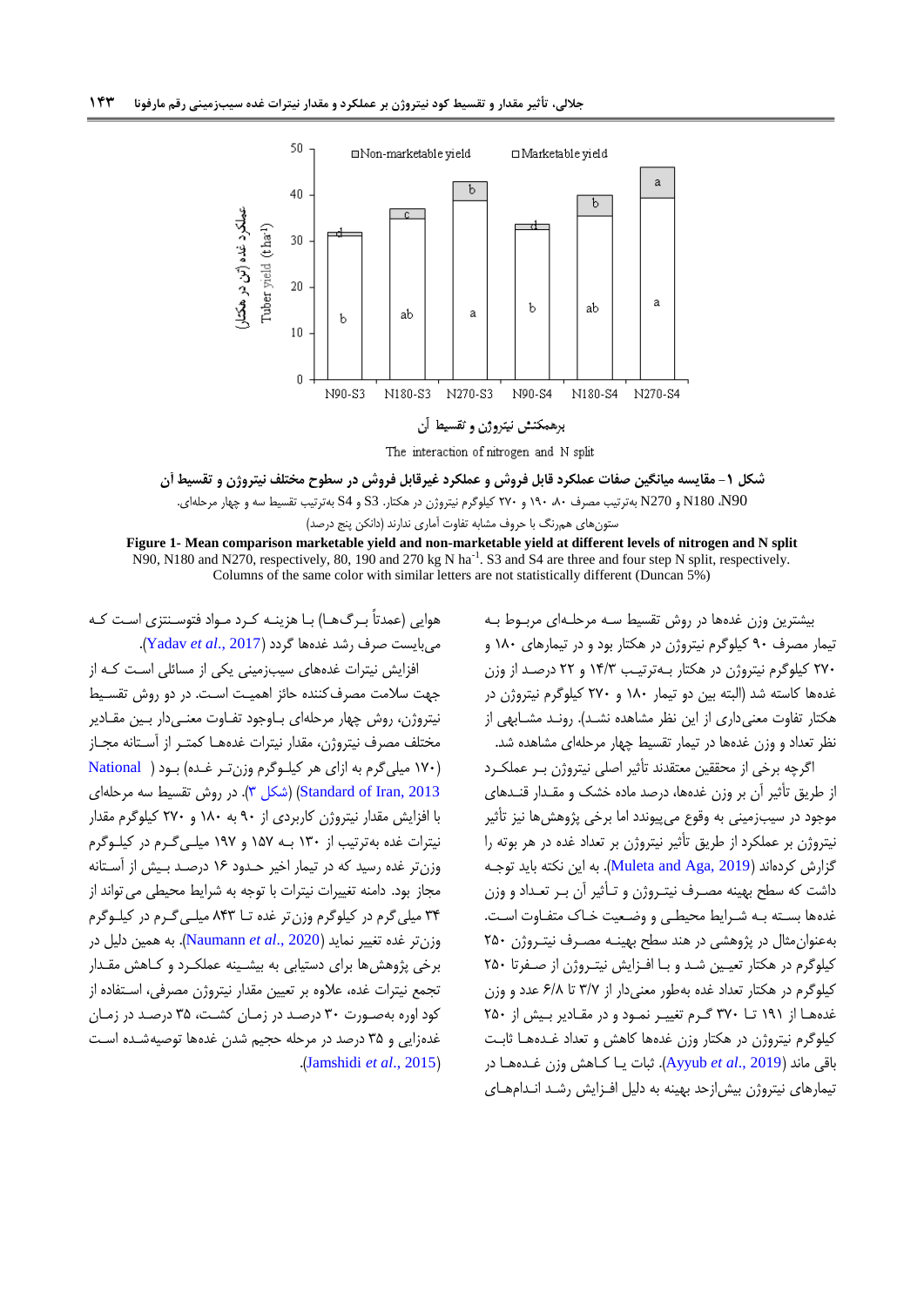

<span id="page-7-0"></span>





تيتروژن مصرفي (كيلوگرم در هكتار) Nitrogen consuption (kg ha<sup>-1</sup>)

**شکل -3 تأثیر مقادیر مختلف نیتروژن و تقسیط نیتروژن بر مقدار نیترات غده سیبزمینی**

در هر روش تقسیط حروف مشابه تفاوت آماری ندارند )دانکن پنج درصد( **Figure 3- The effect of different levels of nitrogen and N split on potato tubes nitrate** In each N split method, the same letters are not statistically different (Duncan 5%)

نیتروژن بود (شکل ۴). در هر دو روش تقسیط سه و چهار مرحلهای نیتروژن، کـارایی مصـرف نیتـروژن در تیمـار مصـرف ٢٧٠ کیلـوگرم نیتروژن در هکتار نسبت به تیمار ۹۰ کیلوگرم نیتـروژن در هکتـار بـه یکسوم کاهش یافت. مصرف نیتروژن اضافی نهتنها موجب هدر رفت سرمایه کشاورزان میشود بلکه به دلیل کشت این گیاه در خاکهوای نسبتاً سبک احتمال ایجـاد آلـودگی آبھـای زیرزمینـی نیـز افـزایش <span id="page-7-1"></span>کارایی مصرف نیتروژن شاخصی است که از دید اقتصادی حـائز اهمیت است. به عبارت ساده این شاخص بـه مـا کمـک مـی کنـد تـا متوجه شویم عملکرد غده با چـه هزینـهای از نظـر مصـرف نیتـروژن بهدستآمده است. کارایی مصرف نیترو ن در تیمار مصرف توصیهشده نیتروژن (۹۰ کیلوگرم در هکتار) در روش تقسیط سه و چهار مرحلهای بهترتیب برابر 4/95 و 4/91 کیلوگرم غده بوه ازای هور واحود مصورف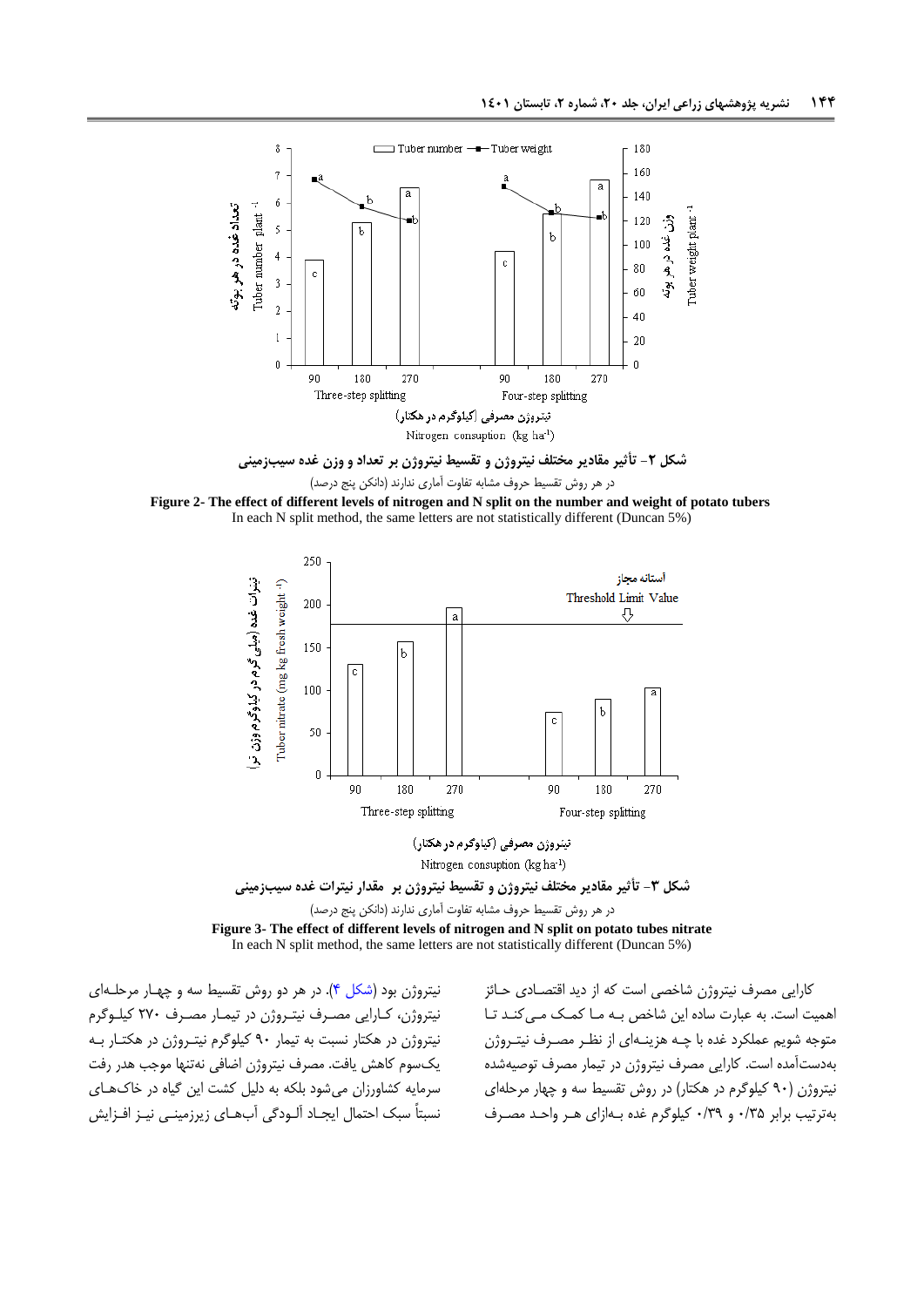می یابد (2020 .Souza et al). برخی محققین معتقدند گیاه سیبزمینی بهواسطه داشتن ریشههای سطحی قادر نیست نیت روژن و مواد معدنی را از عمق خاک جذب کنـد و بنـابراین تـأمین ایـن مـواد

بهصورت تقسیط شده و متناسب با مرحله رشدی گیاه کارایی اسوتفاده از آنها را بهصورت چشم گیر افزایش میدهد ( Bachmann-Pfabe .([and Dehmer, 2020](#page-8-4))



**شکل -4 تأثیر مقادیر مختلف نیتروژن و تقسیط نیتروژن بر کارایی مصرف نیتروژن سیبزمینی** در هر روش تقسیط حروف مشابه تفاوت آماری ندارند )دانکن پنج درصد( **Figure 4- The effect of different levels of nitrogen and N split on N use efficiency** In each N split method, the same letters are not statistically different (Duncan 5%)

<span id="page-8-3"></span>**نتیجهگیری**

نیتروژن، کارایی استفاده از کود کاهش یافت. بهگونهای کـه در تیمـار مصرف ٢٧٠ کیلوگرم نیتروژن در هکتار نسبت به تیمـار ٩٠ کیلـوگرم نیتروژن در هکتار کارایی مصرف کود به یکسوم رسید.

**سپاسگزاری**

نویسندگان بر خود لازم مے داننـد از مرکـز تحقیقـات و آمـوزش کشاورزی و منابع طبیعی استان اصفهان به جهت همکـاری و تـأمین اعتبار الزم مهت این پژوهش سپاسگزاری نمایند. نتایج این پژوهش نشان داد تقسیط نیترو ن زمانی یوک رویکورد مدیریتی صحیح محسوب می شود که بر پایه مصرف مقـدار نیتـروژن توصیهشده باشد (در این پژوهش ۱۸۰ کیلـوگرم در هکتـار). اسـتفاده نیتروژن اضافی حتی بهصورت تقسیط شده نـه تنهـا موجـب افـزایش عملکرد اقتصادی نشد بلکه در برخی از تیمارها )تقسیط سه مرحلوه ای ۲۷۰ کیلوگرم نیتروژن در هکتار) با افزایش نیترات غـده فراتـر از حـد مجاز همراه بود (۱۷۰ میلی گرم به ازای هر کیلوگرم وزن تـر غـده). در مقادیر مصرف نیترو ن بیش از توصیه کودی، در هر دو روش تقسیط

#### **References**

- <span id="page-8-2"></span>1. Ayyub, C. M., Wasim Haidar, M., Zulfiqar, F., Abideen, Z., and Wright, S. R. 2019. Potato tuber yield and quality in response to different nitrogen fertilizer application rates under two split doses in an irrigated sandy loam soil. Journal of Plant Nutrition 42: 1850-1860. [https://doi.org/10.1080/01904167.2019.1648669.](https://doi.org/10.1080/01904167.2019.1648669)
- <span id="page-8-4"></span>2. Bachmann-Pfabe, S., and Dehmer, K. J. 2020. Evaluation of wild potato germplasm for tuber starch content and nitrogen utilization efficiency. Plants 9 (7): 833. [https://doi.org/10.3390/plants9070833.](https://doi.org/10.3390/plants9070833)
- <span id="page-8-0"></span>3. Bélanger, G., Walsh, J. R., Richards, J. E., Milburn, P. H., and Ziadi, N. 2001. Tuber growth and biomass partitioning of two potato cultivars grown under different N fertilization rates with and without irrigation. American Journal of Potato Research 78: 109-117. https://doi.org/10.1007/BF02874766.
- <span id="page-8-1"></span>4. Bero, N. J., Ruark, M. D., and Lowery, B. 2014. Controlled-release fertilizer effect on potato and groundwater nitrogen in sandy soil. Agronomy Journal 106: 359-368. [https://doi.org/10.2134/agronj2013.0331.](https://doi.org/10.2134/agronj2013.0331)